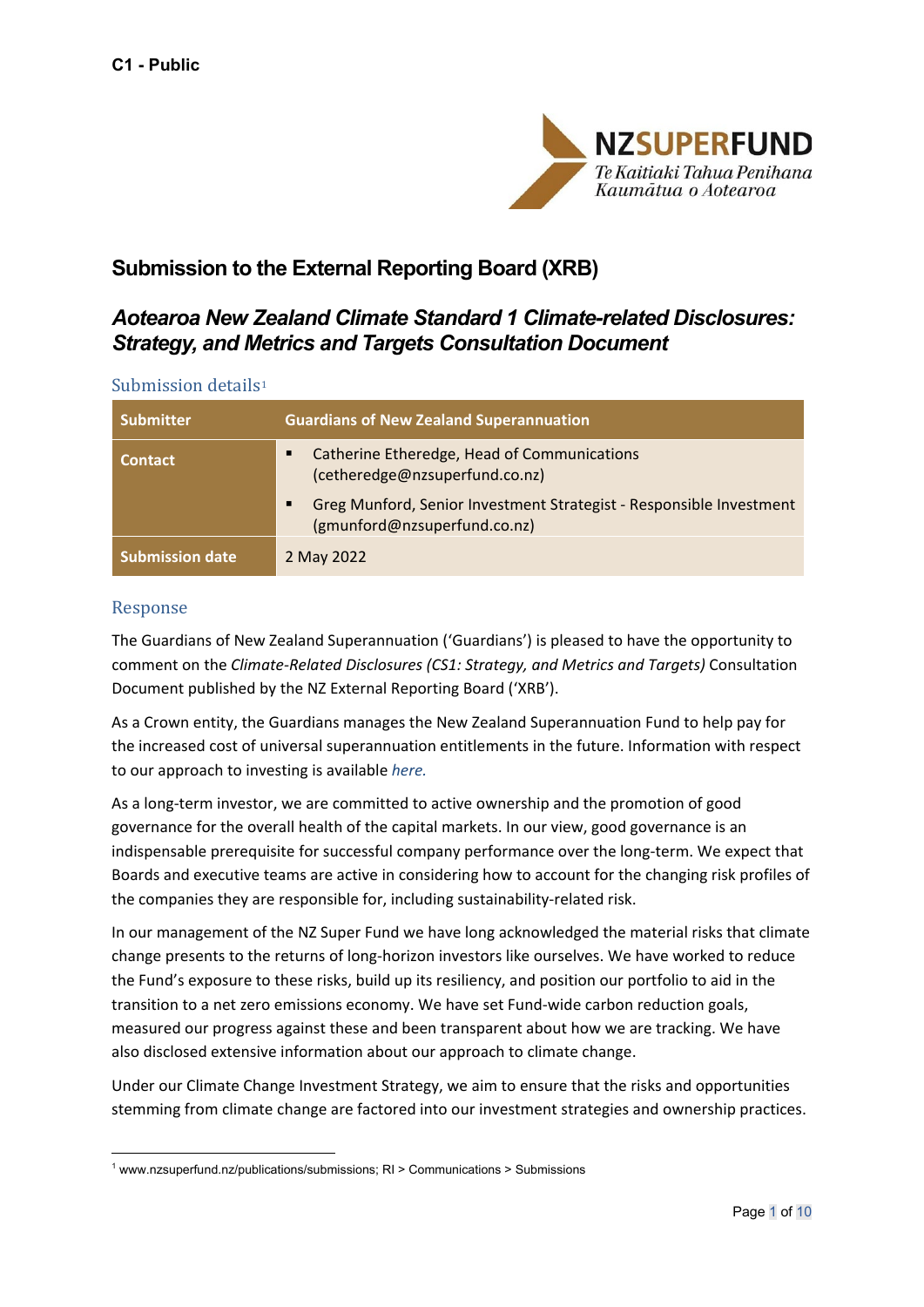# **C1 - Public**

To do this successfully, we require credible climate-related disclosures made by the companies we invest in.

The NZ Super Fund is a signatory to the *[Paris Aligned Investment Initiative](https://www.parisalignedinvestment.org/)*, reflecting global good practice in pursuing net zero carbon emissions by 2050. To transition a large and complex portfolio like that of the Fund's to net zero, without compromising long-term investment returns, is a challenging task. It is in large part because we have been collecting the type of data required by climate-related disclosures that we have gained the confidence required to make this commitment; it is only through comprehensive, consistent and ongoing disclosure of climate data by our investee companies that we will be able to fulfil our commitments under this initiative.

As such, the Guardians is highly supportive of the development and implementation of the mandatory climate-related disclosure regime in Aotearoa New Zealand, both for investment funds such as the NZ Super Fund, and for the companies we invest in. Specifically, from a NZ Super Fund perspective, undertaking climate-related disclosures has many benefits:

- allowing us to test our Climate Change Investment Strategy and identify improvements;
- better enabling us to make comparisons between companies and sectors in how they are responding to climate change;
- serving as a single source, setting out our approach to climate change for both internal and external audiences; and
- allowing us to walk the talk with the investee companies with which we engage on ESG disclosure matters.

Rather than reiterate the Document's salient points, the Guardians' response to the consultation on draft Climate Standard 1 (CS1) includes a series of general observations and specific suggestions in relation to each of the consultation questions.

In **summary**, the Guardians:

- 1. supports the need for consistent and comparable standards for climate-related disclosures in our belief that ESG considerations, including climate change, are material to long-term risk and return.
- 2. endorses the balanced approach taken with respect to the Strategy and the Metrics/Targets sections of the standard. We view CS1 as ambitious enough to ensure that disclosures are ultimately meaningful and comparable, while ensuring requirements are responsive to relevant context - and acknowledge the inherent complexities and capability building required on the road to reporting.
- 3. commends the XRB's team on the quality of the CS1 drafting, collaboration and consultation process, whilst also suggesting areas for further improving the clarity
- 4. sees opportunities for improving the clarity of CS1 by better differentiating between definitions and disclosure requirements for corporate and investor CREs, as discussed below. The principal area for distinction is in the consideration of Scope 1 and 2 emissions from investee companies (i.e. portfolio emissions) as Scope 3 emissions for relevant investors.
- 5. identifies opportunities for CS1 to be more explicit around the source, application and interpretation of climate change scenarios prescribed, and to mandate disclosures in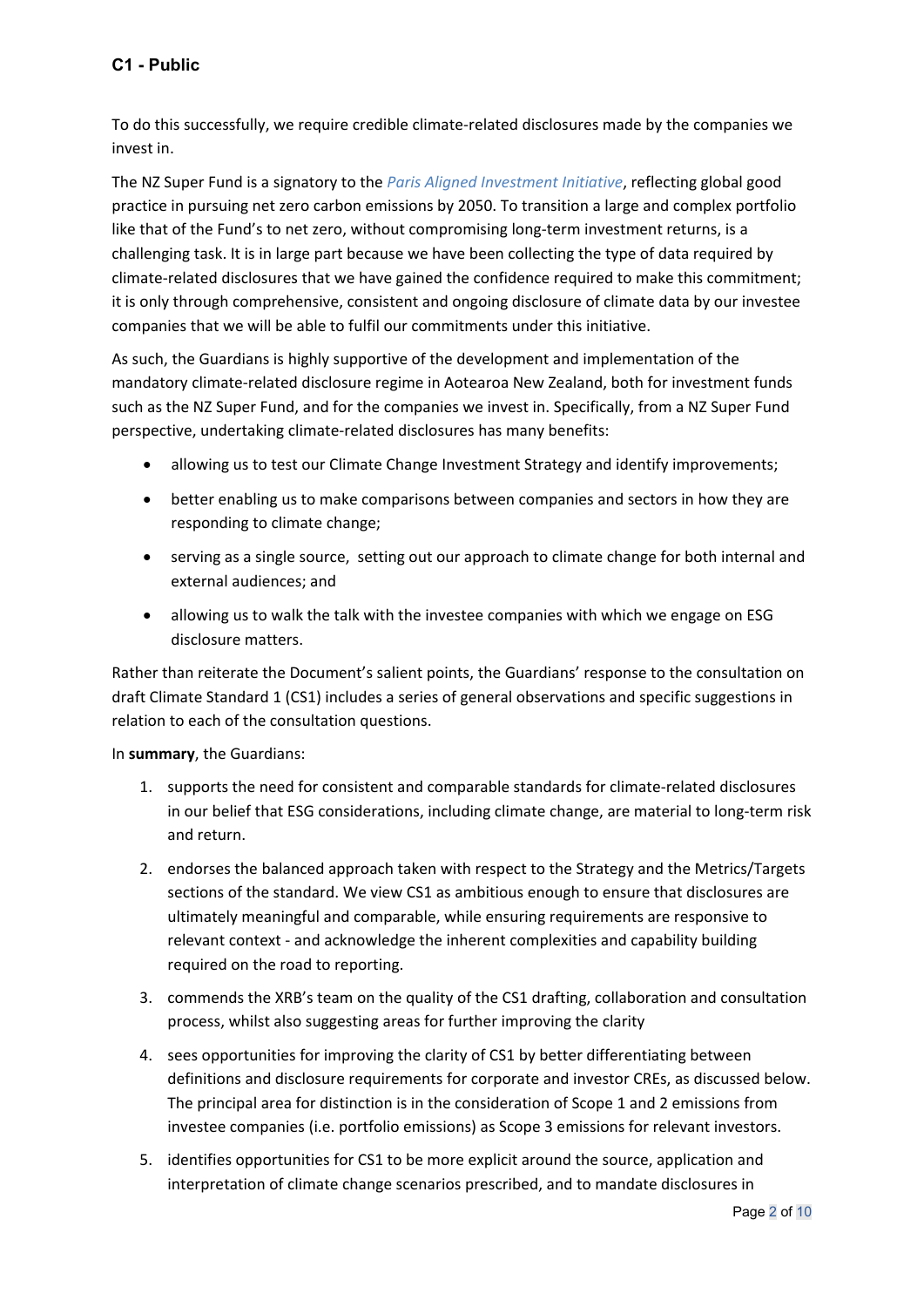relation to an additional, higher-emissions scenario. See Q3/4.

- 6. acknowledges the astute inclusion of first-time adoption provisions around (i) quantifying financial impacts and (ii) detailed transition and adaptation planning, that together, recognise the inherent complexities and the sequential nature of understanding, addressing and valuing climate-related risk.
- 7. proposes a further refinement by phasing the implementation of mandatory risk and impact disclosures; with quantitative *transition* risk/impact reporting leading equivalent *physical*  climate risk/impact reporting by 1-2 years. This approach reflects the urgency of addressing emissions and the relative maturity of GHG assessment protocols and global/national climate mitigation policies, whilst acknowledging the greater complexity in identifying and addressing the challenges presented by physical climate risk. The phasing could mirror that prescribed for transition and adaptation plan disclosure.
- 8. supports a narrative approach to structured climate-related reporting, with the required disclosures additionally cross-referenced in an index or reconciliation table to aid in the clarity, logic and flow of the information. This approach would also facilitate the adoption of future sustainability-related disclosures in support of Integrated Reporting.
- 9. notes the concurrent emergence of international climate-related reporting requirements under the International Sustainability Standards Board (ISSB) and others, creating the potential for NZ entities to be exposed to multiple, overlapping and conflicting and/or rapidly evolving mandatory reporting requirements. We recognise the XRB's efforts to coordinate and align the CS1 principles, structure and content with relevant international bodies to ensure consistency and mitigate the risk of diverging disclosure protocols.

### **Response to consultation questions – Strategy**

#### 1. Do you think the proposed Strategy section of NZ CS 1 meets primary user needs?

*a) Do you think that the information in this section of the standard will provide information that is useful to primary users for decision making? If not, please explain why not and identify any alternative proposals.*

Yes, for the most part.

However, the Guardians sees opportunities for improving the clarity of CS1 by better differentiating between definitions and disclosure requirements for corporate and investor CREs. There are several areas we believe could be clarified in this respect, as discussed below.

## *b) Do you consider that this section of the standard is clear and unambiguous in terms of the information to be disclosed? If not, how could clarity be improved?*

Clarity of CS-1 Strategy could be improved in some respects:

- Some of the current wording in Table 3 is better suited to corporate reporting entities, rather than investor reporting entities such as the Guardians. Although CREs are encouraged to apply judgement, the XRB should consider opportunities for clearer differentiation between disclosure requirements for corporates and investors. This might include:
	- o shifting to more generic terminology in relevant paragraphs of the main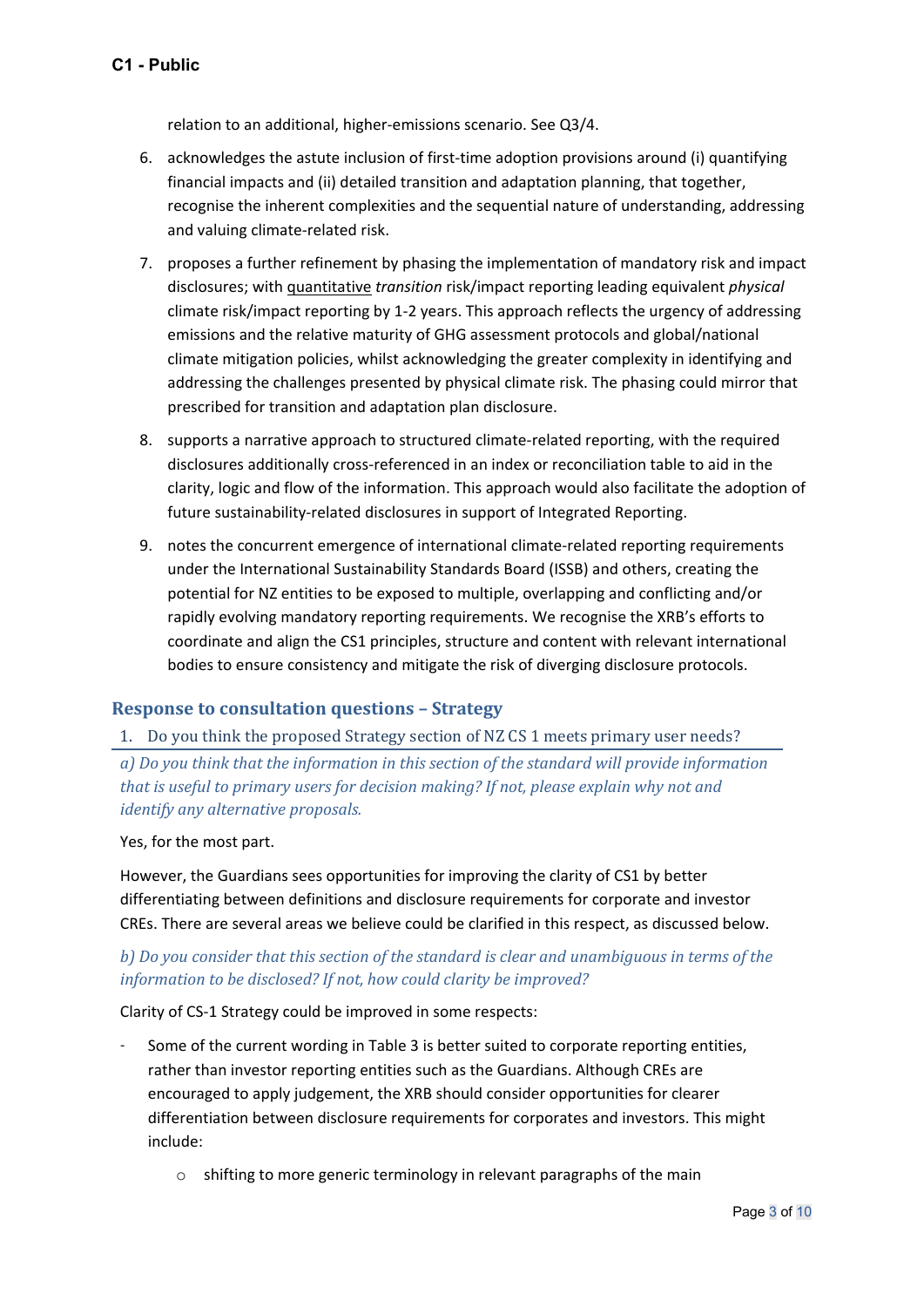disclosures table. For example, replacing references to *'business model and strategy'* with reference to *'integrating climate-related factors into wider business/investment strategy', 'commercial approach*', or similar. This would be supplemented by accompanying guidance for (i) corporates (business model and strategy, cashflow, etc.) and (ii) investors (investment strategy, portfolio performance, etc.). Or;

- $\circ$  including separate sub-paragraphs for two (or more) broad categories of entity.
- Shifting 3(d) 'climate scenarios' to 3(a) to reflect the fundamental nature of scenarios informing subsequent risk/impact/implications analyses. Para 3 then becomes: a) Scenarios/scope; b) Risks and opportunities; c) Impacts; d) Implications/response.
- Integrating 6(d) *'a description of the scenario analysis…'* to 3(a). The climate change scenarios will frame and drive the subsequent analyses and discussion of risks, opportunities (4.), impacts (5.), etc. and associated commercial implications (6.).
- Para 5. and 6. are somewhat intermingled. It might be clearer to disclose Impacts (on current business model, strategy and finances) under 5., then Implications (in the form of amended business model, strategy, etc. as expressed in terms of Transition and Adaptation Plans – see next point).
- Separating reference to Transition (4.c) and Physical (4.d) climate-related risks/opportunities would add clarity by acknowledging the often very different drivers/implications/timeframes around each – and the varying degrees of agency of CREs in managing emissions/transition risk versus their physical hazard exposure.
- Thereafter, retaining a clear distinction between Transition (5.e) and Adaption (5.f) plans, where CREs can describe the resilience of their commercial approach/activities to the respective risks/impacts.
- Para 7. could be simplified for the sake of the clarity by replacing *'…energy pathways, carbon sequestration from afforestation and nature-based solutions and technology assumptions including negative emissions technology;'* with simply: *'technology pathways and assumptions';* leaving further detail for accompanying guidance documents. This would allow CREs to apply judgement and further future-proof the standard against other, unspecified emerging technologies.

# *c) Do you consider that this section of the standard is adequately comprehensive and achieves the right balance between prescriptiveness and principles-based disclosures? If not, what should be removed or added to achieve a better balance?*

Overall, yes, although there are opportunities to be more explicit around appropriate sources and applications of prescribed scenarios, as discussed in 3. below.

## 2. Do you agree that a standalone disclosure describing the entity's business model and strategy is necessary? Why or why not?

Yes, it is helpful to understand the broader commercial context of the reported risks, opportunities and potential impacts. The XRB should consider opportunities for clearer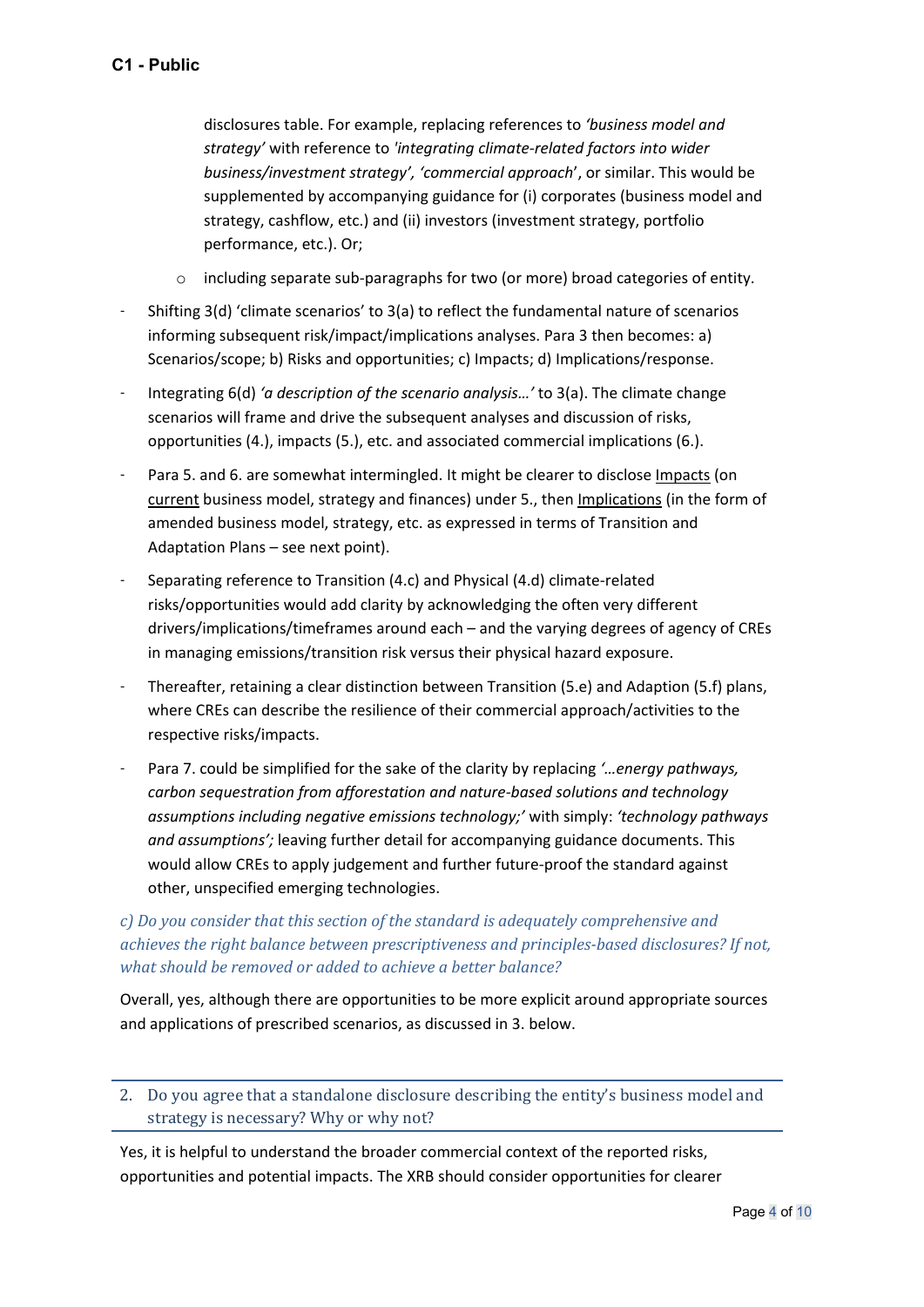differentiation between disclosure requirements for corporates and investors (see Q1.b).

This disclosure could be further clarified by requesting Impacts and Implications be presented in a more holistic manner – covering amended 'c*ommercial approach' -* business models, investment strategy, finances, etc. - directly in terms of Transition and Adaptation Plans.

3. Do you agree that we should not prescribe which global mean temperature increase scenario(s) should be used to explore higher physical risk scenarios (such as 2.7°C and/or 3.3°C or by using Representative Concentration Pathways (RCP) such as RCP4.5 or 6), but rather leave this more open by requiring a 'greater than 2°C scenario'? Why or why not?

The Guardians supports the prescription of three scenarios as standard:

- 1.5°C scenario. This would help effectively identify more extreme transition risk, link to national emissions reduction goals and ensure consistency of CRE's analyses by assessing/encouraging progress towards Net Zero.
- 2°C scenario. The IPCC's Special Report (2018) illustrated the significant additional impact that an extra half-degree is projected to have, the material shift in transition pathway – and how close we are to the 1.5°C window of opportunity closing.<sup>[2](#page-4-0)</sup> Most leading climate scenarios now offer a 2-degrees scenario to help contrast with 1.5°C
- Greater than 2°C scenario. This would help identify more extreme physical climate hazard exposures and associated risks and/or more moderate transition risk.

We further support CS1's current flexibility for CREs to report on a wider range of *additional*  possible scenarios, as appropriate for their entity/sector. For example, *'Current/Stated Policies'* scenarios assume that only currently implemented global laws/policies (in any given reporting year) be considered. Most major scenario sources include such a scenario to reflect current policy settings announced by governments (currently reflecting implied temperature rise of 2.8-4°C).<sup>[3](#page-4-1)</sup> Advocating for this higher-emissions scenario would:

- reduce vear-on-year comparability (covered by other two scenarios), in favour of more sector-focused comparative analyses of the relative risks, impacts and implications of specific policies in place during any given reporting period.
- be of great insight to preparers and users in terms of identifying more extreme, yet plausible, physical climate hazard exposures and associated risks - some of which are progressively 'locked-in'.
- better account for prior experience of deferred action on non-binding global climate commitments and enduring geopolitical complexity in Paris-aligned climate negotiations/actions.

<span id="page-4-0"></span><sup>2</sup> (IPCC, 2018: Global Warming of 1.5°C. [Masson-Delmotte, V., et al.). IPCC's Special Report contrasted two scenarios, finding that: 1.5°C equates to 45% CO2 emissions reduction from 2010 to 2030; NZ by 2050, whilst; 2°C equates to 25% CO2 emissions reduction from 2010 to 2030; NZ by 2070

<span id="page-4-1"></span><sup>&</sup>lt;sup>3</sup> Network for Greening the Financial System (NGFS) 'Current Policies Scenario'; IEA Stated Policies Scenario (STEPS), etc.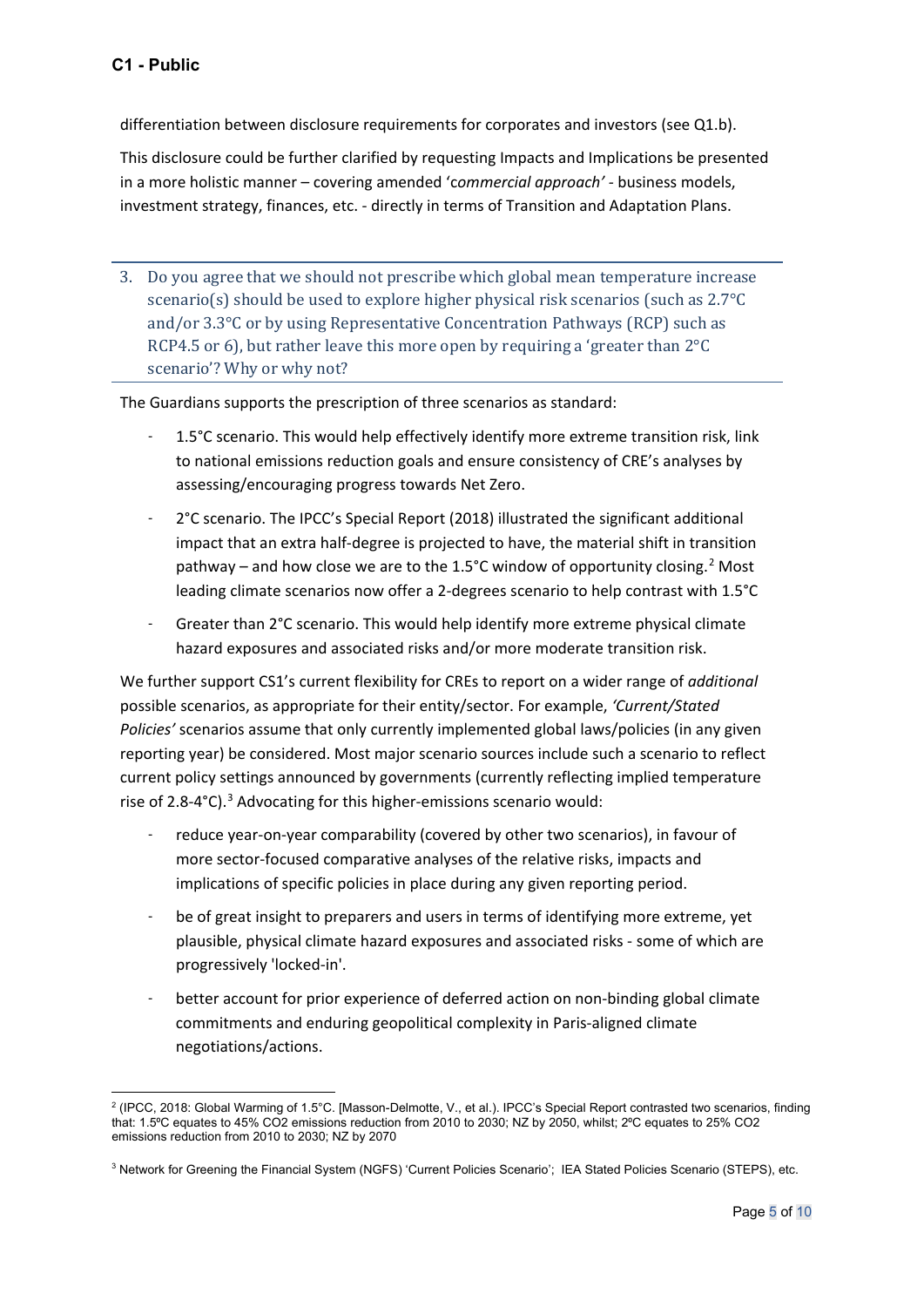4. We do not require transition plans to be tied to any particular target such as net zero and/or 1.5°C, but that entities will be free to disclose this if they have done so. Do you agree? Why or why not?

We agree in the short-term.

Whilst the Guardians supports the prescription of a 1.5°C scenario as standard for *risk and impact analyses*, to help effectively identify transition risk, more time may be needed by CREs to fully understand, embark and publish a binding *Transition Plan* explicitly targeting a 1.5°C outcome.

The XRB may consider including this matter as a first-time adoption provision so as not to defacto force this initial Net Zero commitment on CREs in year 1.

In the second or third year, we would encourage CS1 and/or accompanying guidance to:

- Prescribe such a Net Zero/1.5oC transition target to align with NZ's Zero Carbon Act<sup>[4](#page-5-0)</sup>, Climate Change Commission (CCC) and the National Climate Change Risk Assessment  $(2020)$ ,<sup>[5](#page-5-1)</sup> along with established local and global initiatives such as the Climate Leaders Coalition NZ9 and Net Zero Asset Owners Commitment.
- require/reflect good practice in transition and adaptation planning, by specifying the identification of material shared socioeconomic signposts, climate tipping points and thresholds, along with dynamic adaptive pathway planning (DAPP) approaches.

#### 5. Do you have any views on the defined terms as they are currently proposed?

The terms are well defined. Many of the defined terms appear to largely focus on operational businesses and are not practically applicable to investment funds.

## 6. The XRB has identified adoption provisions for some of the specific disclosures in NZ CS 1:

#### *a) Do you agree with the proposed first-time adoption provisions? Why or why not?*

We broadly agree with the proposed first-time adoption provisions, which individually and collectively provide a rational degree of relief for immature CREs in respect to some of the more complex and confronting aspects of mandatory CRD.

We agree with provision for deferring disclosure of quantitative financial impacts in year one, due to the general immaturity of global and local standards, and inconsistency of many offthe-shelf climate risk quantification/valuation solutions at present.

We believe other provisions may benefit from refining, primarily to further distinguish between transition and physical CRD - and phase their relative adoption. See below.

*b) In your view, is first-time adoption relief needed for any of the other disclosure requirements? Please specify the disclosure and provide a reason.*

<span id="page-5-0"></span><sup>&</sup>lt;sup>4</sup> Climate Change Response (Zero Carbon) Amendment Act 2019 aims to limit warming to 1.5 degrees above pre-industrial levels

<span id="page-5-1"></span><sup>5</sup> https://environment.govt.nz/publications/national-climate-change-risk-assessment-for-new-zealand-main-report/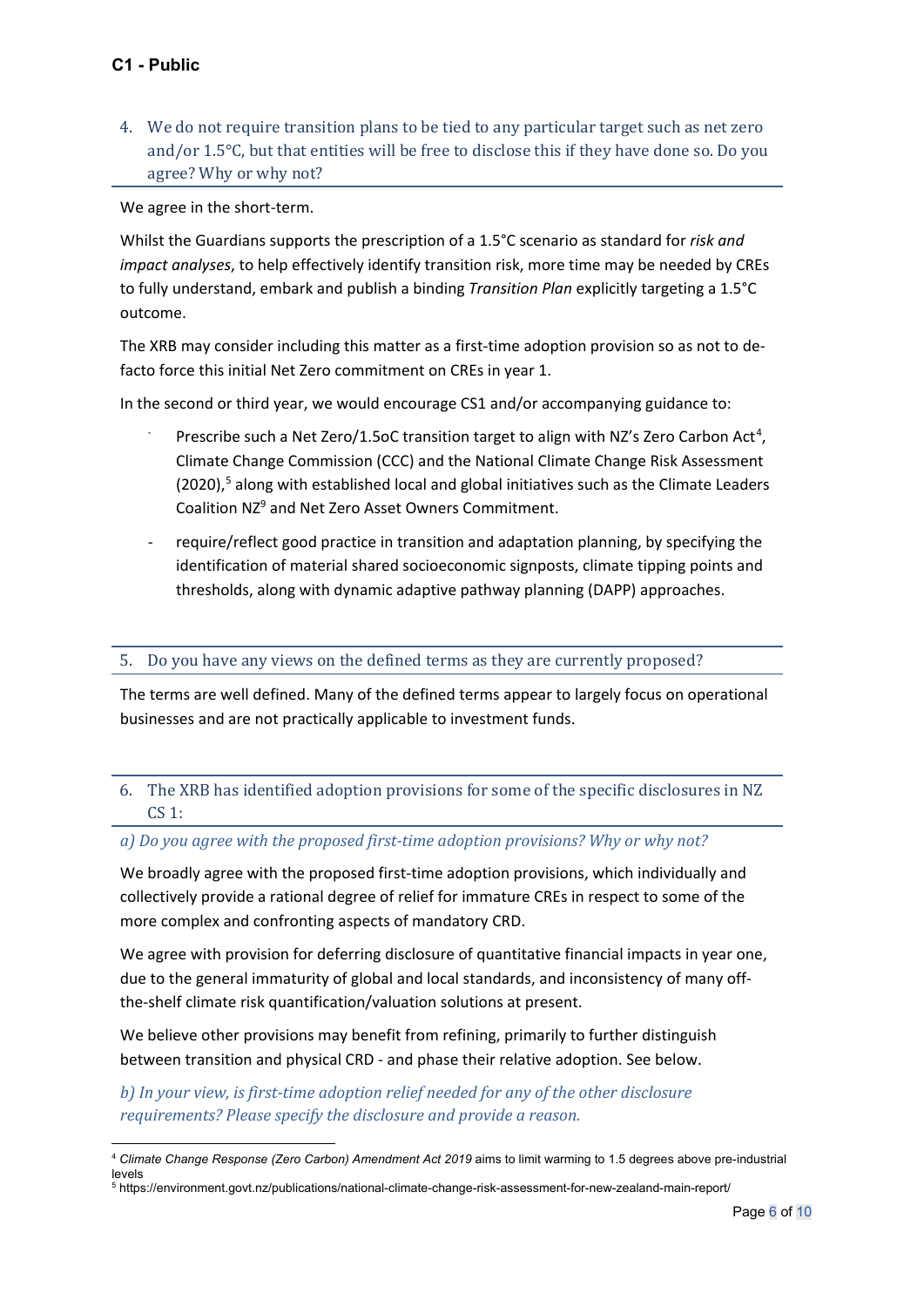We propose a further refinement by phasing the implementation of mandatory risk and impact disclosures; with *quantitative* transition risk/impact reporting leading equivalent physical climate risk/impact reporting by 1-2 years.

The timeframes for disclosure of quantitative physical climate risk/impact/adaptation timeframes should be aligned.

This approach reflects the urgency of addressing emissions and relative maturity of GHG assessment protocols and global/national climate mitigation policies. At the same time, this acknowledges the greater complexity and ambiguity in identifying and addressing the challenges presented by physical climate risk.

Specifically, we recommend the first-time adoption provisions relating to para 4 and 5 should be amended to better distinguish between transition risk and physical risks/planning. This phasing could mirror that prescribed for full transition and adaptation plan disclosure in relation to Para 5(e)b.

Our rationale here is based on our belief that:

- Early and frank disclosure on GHG emissions and action on decarbonisation is a top global and national priority, as reflected in the CCC recommendations, NZ government transition policies and Nationally Determined Contributions (NDCs).
- Robust GHG protocols are well established (at least for Scope 1 and 2), and local support and service providers are readily available – in comparison to physical climate risk analysis protocols.
- Greater complexity/nuance remains in identifying, understanding and addressing the challenges presented by physical climate risks, analysis of which are subject to a wider range of approaches, methodologies, assumptions and limitations.
- deferral enables further engagement, understanding and action in response to NZ's National Climate Change Risk Assessment (2021), National Climate Adaptation Plan (2022) and Climate Change Adaptation Act (est. Q4 2023).
- deferral avoids preparers having to report on physical climate risks/impacts before having had a chance to develop robust adaptation/resilience plans which might mitigate some of the associated value erosion. Disclosure of quantitative physical climate risk/impact should be aligned with adaption plans.

# *c) If you are requesting further first-time adoption relief, what information would you be able to provide in the interim?*

N/A

# **Response to consultation questions – Metrics and Targets**

7. Do you think the proposed Metrics and Targets section of NZ CS 1 meets primary user needs?

*a) Do you think that the information in this section of the standard will provide information that is useful to primary users for decision making? If not, please explain why not and identify any alternative proposals.*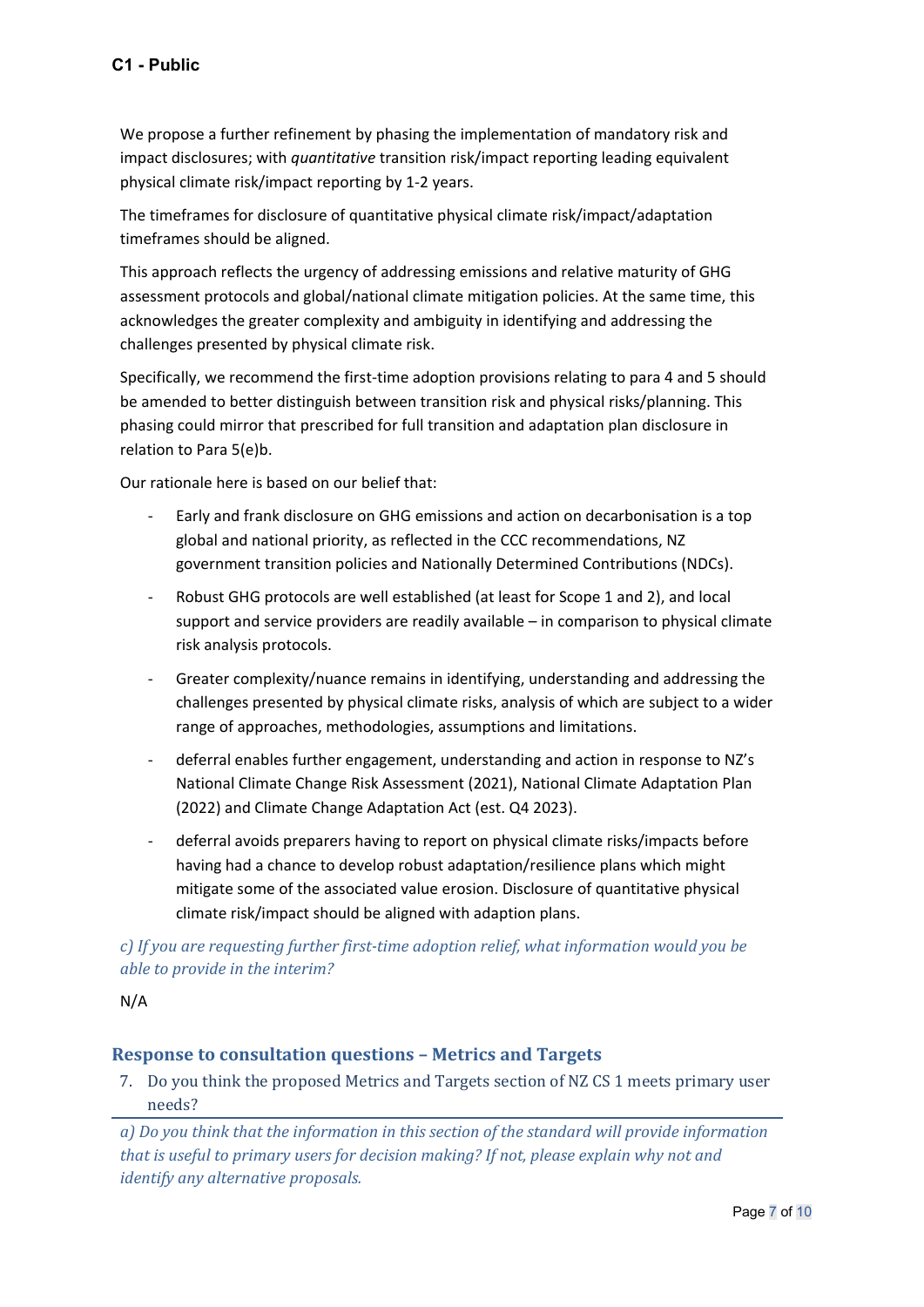Mostly. These metrics and targets will give end users additional transparency they currently lack when evaluating a CRE's climate risk and opportunity exposure.

## *b) Do you consider that this section of the standard is clear and unambiguous in terms of the information to be disclosed? If not, how could clarity be improved?*

The Guardians sees opportunities for improving the clarity of CS1 by better differentiating between emissions definitions and disclosure requirements for corporate and investor CREs.

Whilst companies can directly decarbonise, investors can only reduce exposure to highemitting companies and/or encourage (to lesser/greater degree) the transition efforts of companies in their portfolio. To reflect this, the GHG Protocol considers Scope 1 and 2 emissions from investee companies/holdings (i.e. portfolio emissions) as Scope 3 emissions for their relevant investors. It would be helpful for the mandatory reporting requirements and associated definitions to reflect this important distinction

Secondly, the document specifies *location-based Scope 2* reporting but does not specify what to use for *target setting*. It is left as an assumption of being similarly location-based. This could be made clearer. Would market-based target setting be an option? E.g. SBTi allows companies to disclose whether they are using a location- or market-based accounting approach to calculate base year emissions and to track performance against a science-based target (as per GHG Protocol Scope 2 Guidance). TCFD recommends indicating if scope 2 emissions calculations are location- or market-based.

*c) Do you consider that this section of the standard is adequately comprehensive and achieves the right balance between prescriptiveness and principles-based disclosures? If not, what should be removed or added to achieve a better balance?*

Mostly. However, we encourage the XRB to consider some of the issues discussed below.

8. We have not specified industry-specific metrics. The guidance will direct preparers where to look for industry-specific metrics. Do you believe this is reasonable or do you believe we should include a list of required metrics by industry? If so, do you believe we should use the TCFD recommendations or follow the TRWG prototype?

We believe it is reasonable to not specify industry-specific metrics at this stage, pending finalisation of the ISSB reporting standards based on the TRWG prototypes. This can best be referenced in the accompanying guidance, as updated from time to time.

9. We will require disclosure of scope 3 value chain emissions as part of this standard. Are there areas (particularly in your scope 3 value chain) where there are impediments to measuring at present? If so, what are these areas and when do you think it might be possible to measure these areas?

There are many barriers to measuring scope 3 value chain emissions but a broader shift by industry to measure their individual Scope 1 and 2 emissions at scale will help to address many. Including Scope 3 disclosures in CS1 will drive increased reporting of all emissions by a range of sub-entities across the value chain, and progressively improve the cumulative impact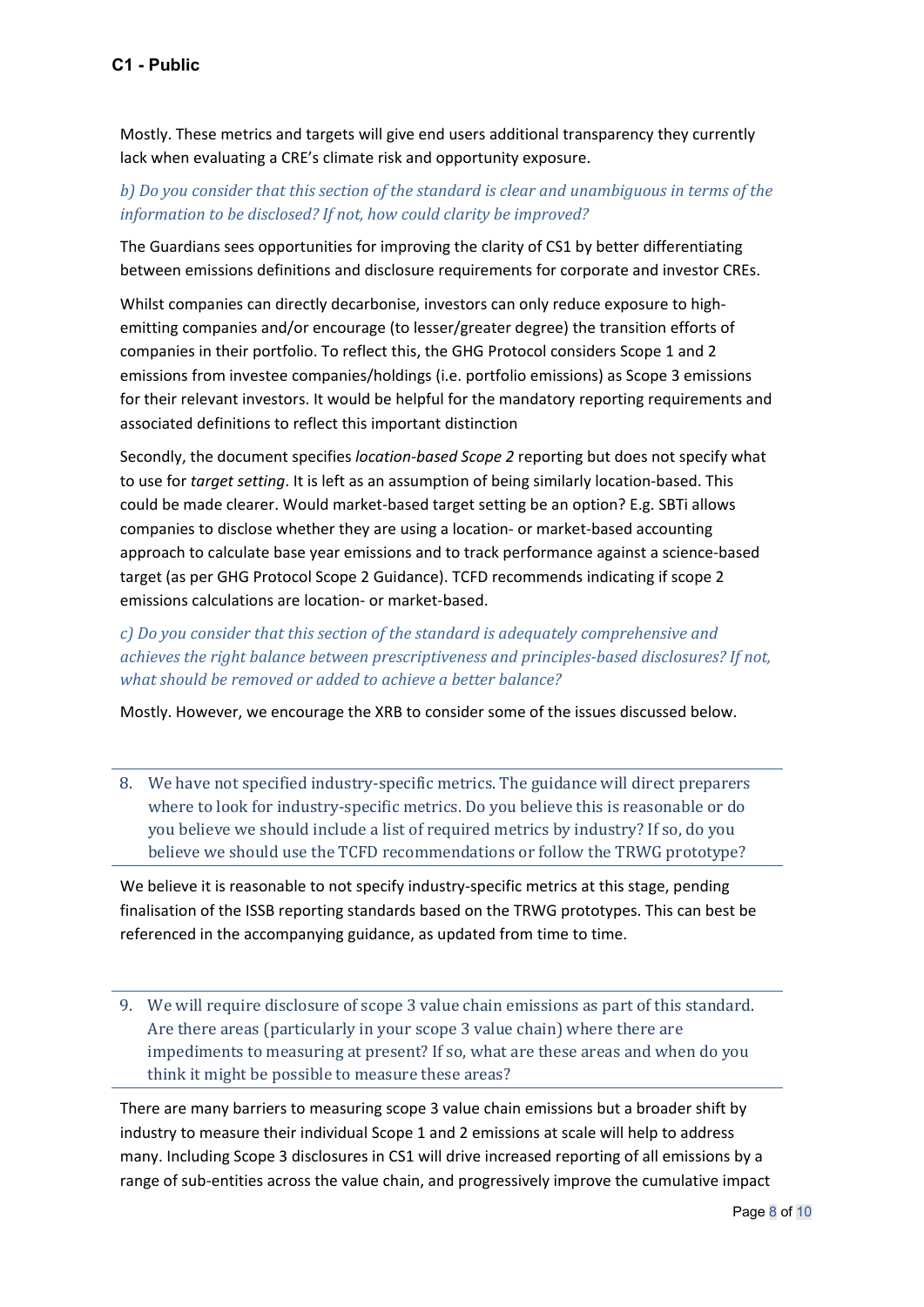of these Standards.

The global shift towards widespread assessment/reporting of GHG emissions is still relatively new and, as such, the quality of available data/information remains limited. It's challenging for a CRE to gather porous data and be required to report Scope 3 emissions with a potentially large margin of error. These challenges should be resolved in time but in the meantime, CS1 should require a best-efforts approach to measuring Scope 3 emissions, supported by detailed accompanying guidance.

Finally, CREs should be required to identify and disclose the most material *sources* of Scope 3 emissions in their value chain and ensure that potential areas for reduction/transition are specified in their business/investment strategy (transition plan).

10. Paragraphs 8, 9 and 10 contain specific requirements relating to the disclosure of GHG emissions to facilitate the conduct of assurance engagements in line with the requirement of section 461ZH of the Financial Markets Conduct Act. Do you have any observations or concerns about these proposed requirements?

No.

11. Do you have any views on the defined terms as they are currently proposed?

It would be useful to reference/source a definition for a 'science based target' e.g. SBTi

12. The XRB has proposed not providing first-time adoption provisions for the Metrics and Targets section of NZ CS 1. Do you agree? Why or why not?

The Guardians would support a first-time adoption provision to permit only qualitative disclosure of identified source/scale of Scope 3 emissions in the value chain. Quantitative Scope 3 emissions assessments would commence thereafter. See Q9 for further comments.

XRB has embedded an adoption provision in section 7.3, from the provision in section 5.4, by not requiring comparative information to be disclosed. For end users this would decrease the usability of disclosures given that one of the key challenges for asset owners will be getting emissions data from private, non-CRE companies across multiple sectors.

Whilst reporting on all climate-related metrics outlined for CREs may not be feasible, guidance and/or minimum-acceptable comparative information might offer an effective compromise.

13. The XRB proposes that the minimum level of assurance for GHG emissions be set at limited assurance. Do you agree?

Yes, we agree.

We note the work of the International Auditing and Assurance Standards Board (IAASB) on